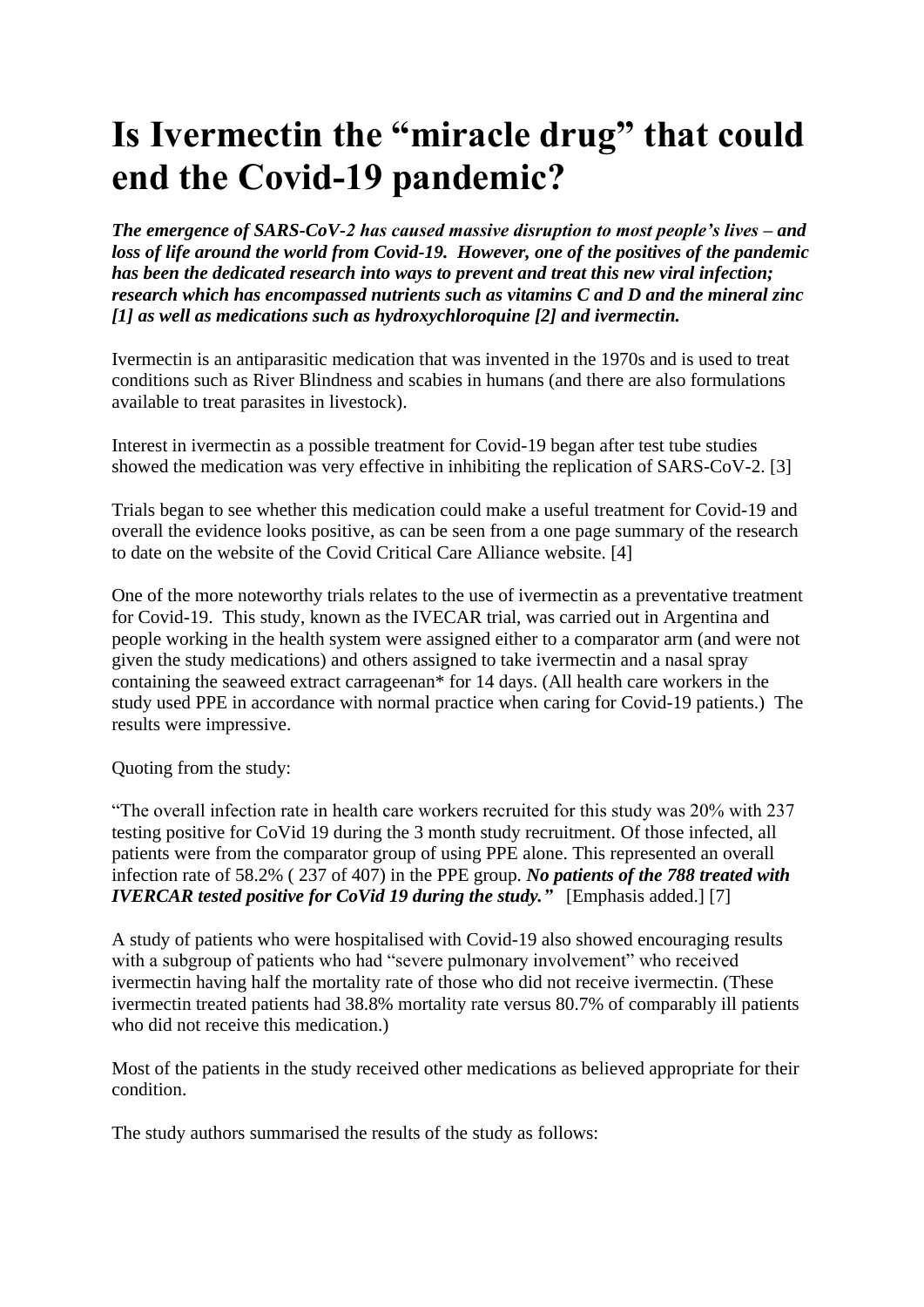"Analysis showed statistically significant lower mortality rates in the group treated with ivermectin as compared with the group treated with usual care (15.0% vs 25.2%)." [8]

Like many medications that can be useful in treating Covid-19, it appears that ivermectin is most useful when given earlier in the course of a SARS-CoV-2 infection rather than waiting until a patient is so ill that he or she needs to be admitted to hospital.

It seems that the use of ivermectin as a prophylactic (preventative) treatment or using it as an antiviral in early stage Covid-19 could halt the Covid-19 pandemic and save many lives (and many livelihoods given that in many parts of the world, people's jobs and businesses are threatened by ongoing lockdowns).

At the video at the link below you can see Pierre Kory, M.D., Associate Professor of Medicine at St. Luke's Aurora Medical Center, speakin during the Senate Homeland Security and Governmental Affairs Committee hearing "Early Outpatient Treatment: An Essential Part of a COVID-19 Solution, Part II."

It's well worth watching.

And it seems that the efforts of Dr. Kory and his colleagues have had a positive effect based on this link: [https://covid19criticalcare.com/wp-content/uploads/2021/01/FLCCC-Alliance-](https://covid19criticalcare.com/wp-content/uploads/2021/01/FLCCC-Alliance-Response-to-the-NIH-Guideline-Committee-Recommendation-on-Ivermectin-use-in-COVID19-2021-01-18.pdf)[Response-to-the-NIH-Guideline-Committee-Recommendation-on-Ivermectin-use-in-](https://covid19criticalcare.com/wp-content/uploads/2021/01/FLCCC-Alliance-Response-to-the-NIH-Guideline-Committee-Recommendation-on-Ivermectin-use-in-COVID19-2021-01-18.pdf)[COVID19-2021-01-18.pdf](https://covid19criticalcare.com/wp-content/uploads/2021/01/FLCCC-Alliance-Response-to-the-NIH-Guideline-Committee-Recommendation-on-Ivermectin-use-in-COVID19-2021-01-18.pdf)

Closer to home, Australian Professor Thomas Borody, who is famous for curing peptic ulcers using a triple antibiotic therapy was quoted in August 2020 as saying:

"An Ivermectin tablet can cost as little as \$2 – which could make it by far the cheapest, safest, and fastest cure for Australians and the Australian economy. This needs to be available for aged care facilities and frontline health workers today." [7]

GPs who would like to learn more are invited to email the Center for Digestive Diseases "to obtain the dosing protocol and COVID-19 treatment information for their patients." [7]

With new, reportedly more infectious strains of SARS-CoV-2 having emerged recently, and NZ being warned that another lockdown could be instituted [6] if there is community spread of these strains, there is an urgent need for preventative and therapeutic options to combat Covid-19.

Ivermectin is a prescription medication here in NZ [9] and there seems to be no reason why border protection staff and other people at high risk of contracting SARS-CoV-2 should not be being offered the choice of using this treatment.

**Ed note:** *If you enjoyed this article please share the link with family and friends. Thank you.*

The link for this article is: [https://therealnews.nz/2021/01/19/is-ivermectin-the-miracle-drug](https://therealnews.nz/2021/01/19/is-ivermectin-the-miracle-drug-that-could-end-the-covid-19-pandemic/)[that-could-end-the-covid-19-pandemic/](https://therealnews.nz/2021/01/19/is-ivermectin-the-miracle-drug-that-could-end-the-covid-19-pandemic/)